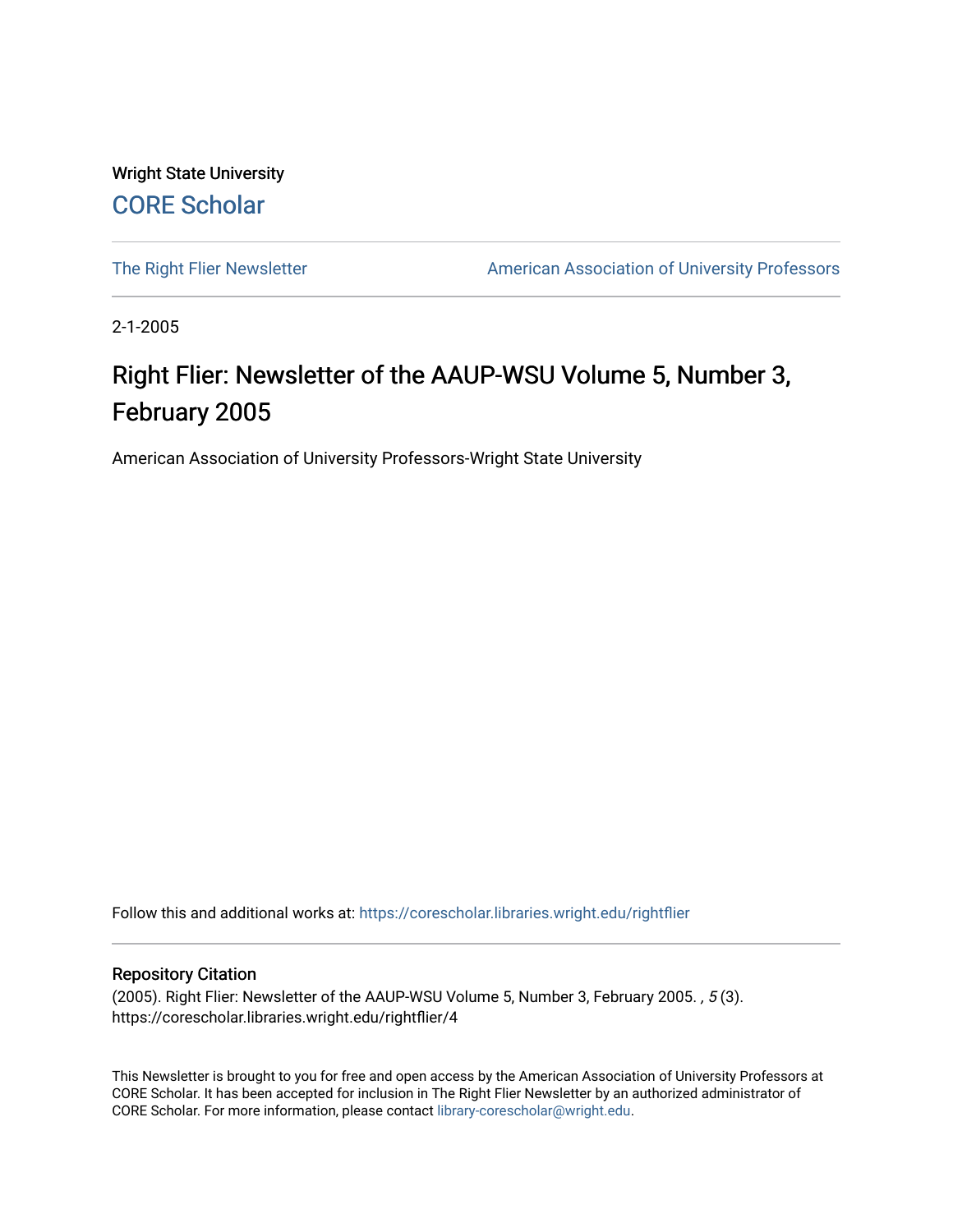# **The Right Flier**

**Newsletter of the WSU-AAUP Volume 5, Number 3, February 2005** 

Editor, Anna Bellisari Administrative Assistant, Connie Jacobs

# **Goldenberg Administration Takes a Hard Line on Workload**

By Rudy Fichtenbaum Chief Negotiator, AAUP-WSU

The administration has taken a hard line on bargaining over the issue of workload. Despite the fact that other universities in Ohio have bargained over workload and continue to do so, the administration at Wright State has chosen to take a position that threatens to undermine the positive working relationship that AAUP-WSU has had with this administration.

In 1998 when Kim Goldenberg became President, he asked the faculty not to vote in favor of collective bargaining. He asked the faculty to give him a chance and promised that things would be different under his administration. After years of seeing its power eroded and making recommendations that were ignored, the faculty voted in favor of collective bargaining, hoping that the administration would change but knowing that faculty needed an insurance policy.

Why is the Goldenberg administration unwilling to bargain over workload? Apparently the administration believes that it should have the power to determine faculty workload and does not want to share this power with the faculty. Instead it has invited the faculty to form a committee to discuss faculty workloads and make recommendations to the administration. In a memo dated January 21, 2005, the administration wrote, "the University values the input of AAUP-WSU on this issue and invites conversation on the subject [workload] to begin as soon as possible. Such conversations will be outside the collective bargaining process. In addition the University is currently willing to negotiate with the AAUP-WSU about possible provisions for grieving workload assignments."

In response to this memo AAUP-WSU proposed forming a joint committee outside contract negotiations to establish a workload policy for all tenured and tenure-track faculty, with stipulation that the policy would not be changed without the agreement of both parties and that violations of the policy could be grieved by bargaining unit faculty using the procedures in the CBA. Our offer, rooted in the concept of shared governance, has been rejected by the Goldenberg administration. Instead the Goldenberg administration asks us to return to the "bad old days" when faculty made recommendations which were then ignored by the administration. The administration says that we can trust them and that they will "take our recommendations seriously."

Apparently the Goldenberg administration does not trust the faculty, so why should we trust the Goldenberg administration? If the administration does not plan unilaterally to increase faculty workload it would be willing accept our offer to jointly establish an enforceable policy or put a workload article in the collective bargaining agreement. Even if faculty workloads do not increase significantly in the next year or two, without an enforceable agreement it is inevitable that workloads will increase because of the economic pressures facing higher education in Ohio. Ohio is a state in decline and budgets for higher education are likely to continue to deteriorate in the foreseeable future. This administration has shown that it will follow the path of least resistance when tough decisions have to be made.



# **2005 AAUP-WSU Negotiating Team**

Front, Rudy Fichtenbaum (Chief Negotiator) Margaret Clark Graham Back, Jeanette Davy, Jim Vance, Barry Milligan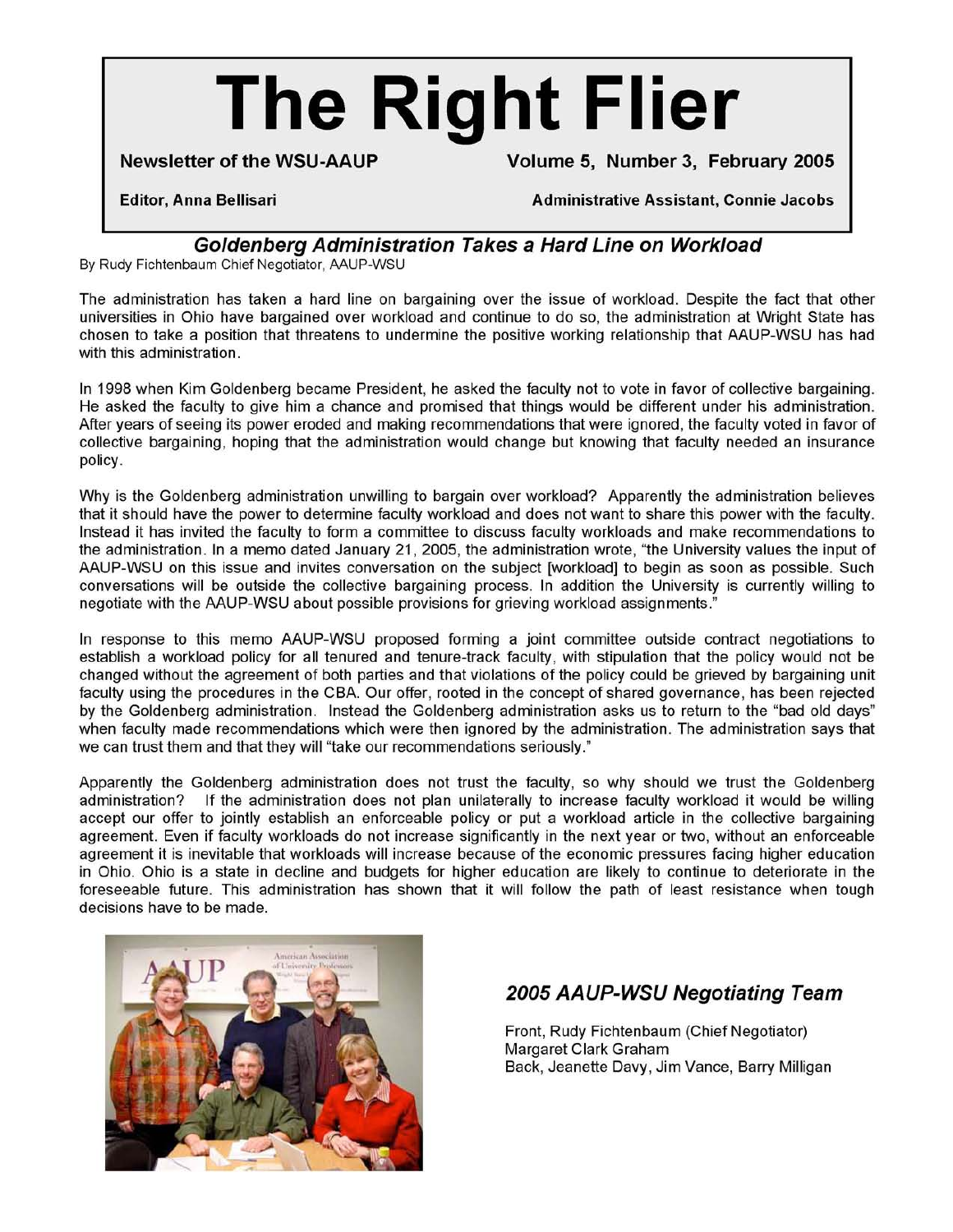Some of us have been around long enough to remember when we first started doing student evaluations. At that time, we were told by the administration that these evaluations were only to help faculty improve their teaching and would not be used to evaluate faculty. Well, we all know what happened with student teaching evaluations. In fact, without our Collective Bargaining Agreement the administration would still be using teaching evaluations to determine "merit raises."

We will not ask our members to spend their valuable time serving on a committee to make recommendations on workload only to have the administration turn around and make its own policy.

Why should we trust an administration that has not kept its word when it comes to hiring more faculty? Three years ago we put an article on the table that would have forced the administration to hire more tenured and tenure-track faculty. In the interest of reaching a negotiated agreement and with the promise that the Goldenberg administration would hire a significant number of new tenured and tenure-track faculty, we withdrew our article. We put our trust in the Goldenberg administration and what happened? Despite record enrollments, between FY 1998-2004 the Goldenberg administration budgeted only eight new tenured and tenure-track faculty positions. During the same time period it budgeted 20 additional classified staff positions and 100 unclassified staff positions. In addition, it budgeted 23 additional instructor positions with the majority of this increase coming between FY 2001 and FY 2004.

Why should we trust an administration that has implemented a health insurance policy for staff and non-bargaining unit faculty that will shift a significant portion of health care costs onto employees without even discussing the proposed policy with them? Not only has the administration not discussed the new policy, which it plans to implement over four years, but it has not even informed the staff and non-bargaining unit faculty of the changes beyond what it has implemented this year. We have spoken to dozens of classified staff, unclassified staff and non-bargaining unit faculty and none of them knew about the administration's four-year plan to shift health care costs onto the backs of employees. If it were not for the fact that that we have a collective bargaining agreement, it is almost certain that the administration would have raised our health insurance premiums without consulting us too.

Why should we trust an administration that resorted to bad-mouthing the University in front of a fact finder, stating that "Wright State is not one of Ohio's top echelon academic institutions. The University ranks in the middle among Ohio public universities in terms of prestige and academic reputation. U.S. News and World Report's 1999 survey of 200 national universities for national standing ranked Wright State in the lowest of 4 tiers. Under that survey, Wright State received one of the nation's lowest ratings for academic reputation .... Yet, despite Wright State's relatively low academic standing and national and state reputation, the University compensates its Bargaining Unit faculty at an extremely high rate." Why did the Goldenberg administration make this outrageous statement? In order to avoid paying faculty what they deserve, and now they say "trust us."

The position taken by the Goldenberg administration represents a major shift in its relationship with AAUP-WSU. We view this shift as unfortunate and we believe that the shift in policy is not in the best interests of the University. We hope that the Goldenberg administration will not destroy the relationship we have worked hard to develop over the last five years. However, if the Goldenberg administration insists that it must have the unilateral right to raise faculty workloads then it must understand that there will be consequences.

#### **News Flash: Negotiations at Other Ohio Universities**

The AAUP-Kent State chapter asked the State Employee Relations Board (SERB) to rule on its dispute with the Kent State administration, which did not act on the external Fact Finder's report accepted by 94.3% of the chapter membership. The Fact Finder's report supported positions of AAUP-KSU on contingent supplemental salary increases and merit pay, reconstitution of a health benefits review committee, and a fair-share representation fee.

AAUP-University of Toledo has rejected the proposed contract by a 3-1 margin. Members objected to the secondyear provision in the contract which made salary and benefit increases contingent upon university revenues.

#### **Together We Are Many!**

Since contract negotiations began, many new members have joined AAUP. Our membership is now at an all-time high - 301 Regular Chapter Members, 72% of All Bargaining Unit Faculty. But remember, only RCMs can vote on the Collective Bargaining Agreement currently being negotiated. Please encourage your colleagues to join AAUP-WSU.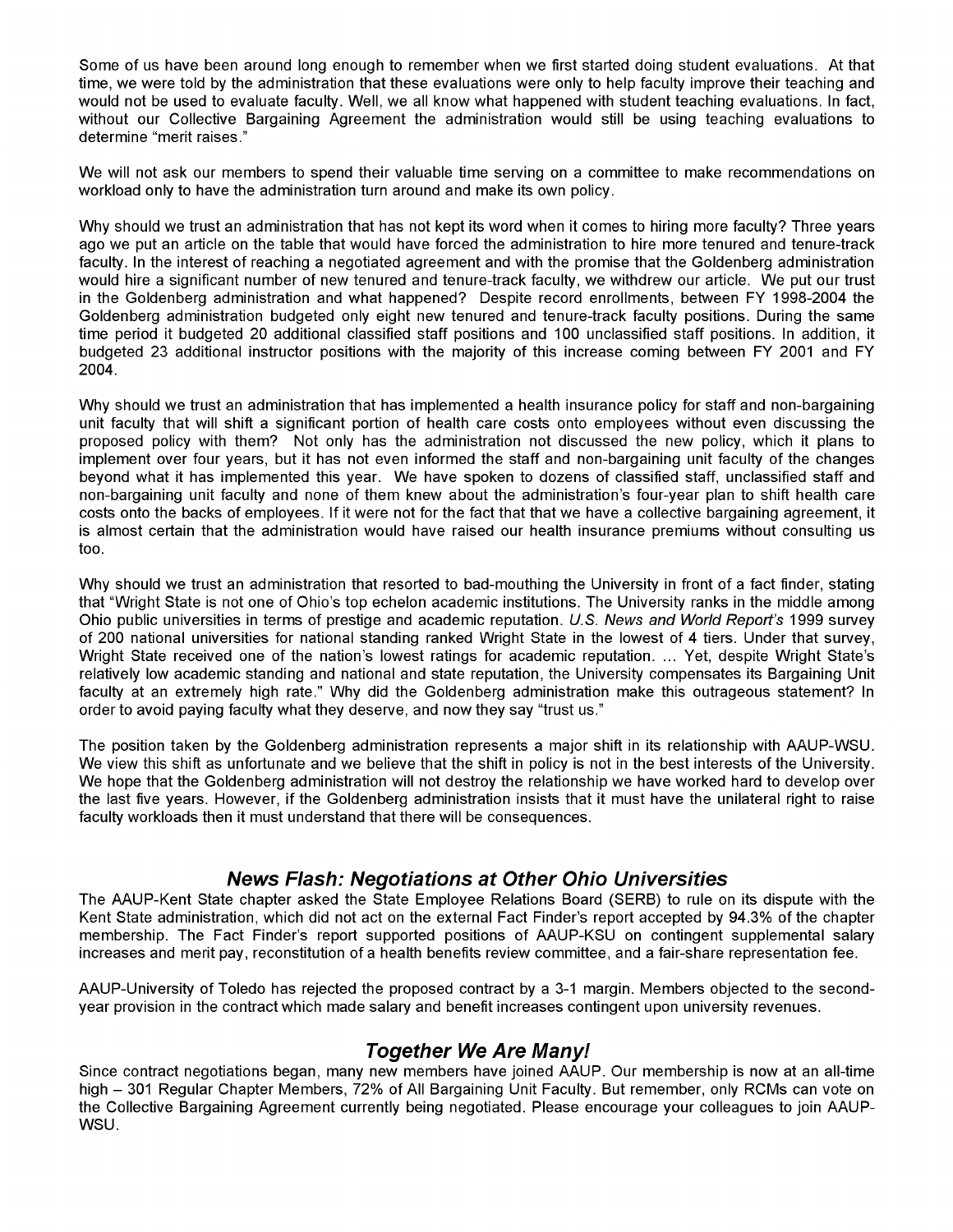### Renewed Attack on Academic Freedom in Ohio

By Paulette Olson, President, AAUP-WSU

In late January, four Ohio Republicans (Mumper, Jordan, Cates, Wachtann) introduced Senate Bill 24, a so-called "Academic Bill of Rights for Higher Education," which forces the State Board of Regents to adopt policies about what can and what can not be taught in our courses. If the bill passes, the responsibility of course content and student evaluations will shift from the professoriate to an unspecified state structure or the courts. The proposed bill can be found at: www.legislature.state.oh.us/bills.cfm?ID=126\_SB\_24. The Executive Committee urges you to contact your Senators to oppose this bill. I have provided a sample phone message and contacts below.

SB24 is the most recent and dangerous incursion on academic freedom and autonomy in higher education. During the 1960s, the John Birch Society instructed its members to report professors with left-wing tendencies. During the 1980s, an organization called "Accuracy in Academia" did likewise. After September 11, 2001, "Campus Watch" became the self-appointed watchdogs for faculty in Middle Eastern studies. Today the organization "Students for Academic Freedom" (SAF), instructs individuals to collect voter registration data on faculty and administrators, among other things, on their website. The objective is to promote an image of left-wing indoctrination on college campuses nationwide.

SB24 targets liberal arts faculty, a useful political strategy, conflating a liberal arts education with the anti-American label of "liberal." The bill is based on the false premise that Ohio's liberal arts faculty as registered Democrats have created a "hostile learning" environment for Republican students. David Horowitz, the architect of this nationwide movement, argues that the academic rights of students have been violated, and therefore, a formal grievance procedure for students needs to be created to protect their rights.

#### What are some of the implications of S824?

SB24 would require faculty or administrators to:

- teach perspectives and methodologies contrary to the ones they presently offer, regardless of their scholarly merits;
- refrain from introducing controversial matter having no relation to the "subject" such as the Iraq war, social security, or other social issues;
- create a legal structure within the university to hear student grievances and monitor classroom utterances;
- hire and promote a person that tends towards right-wing thinking for every faculty who is inclined to assign "leftist" material;
- invite speakers with right political positions for every speaker invited to speak on "leftist" issues;
- allocate university funds to right-wing student organizations for every dollar allocated to left-wing student organizations;
- among other things.

As the Supreme Court argued in Keyishian v. Board of Regents (1967), "Our Nation is deeply committed to safeguarding academic freedom, which is of transcendent value to all of us and not merely to the teachers concerned. That freedom is therefore a special concern of the First Amendment, which does not tolerate laws that cast a pall of orthodoxy over the classroom."

Please take one minute to CALL your senator and ask him/her to oppose this bill. To avoid being dismissed because of the ideological baggage associated with the title of "professor," I would suggest calling as a CITIZEN.

#### Sample Phone Message: (a staffer usually answers)

Hello - this is (insert name). I'm calling to ask Senator (insert name) to oppose Senate Bill 24. It will threaten the future of higher education in Ohio by censoring what can and cannot be taught. By limiting academic freedom, universities in Ohio will be unable to attract the best and the brightest faculty to our state. This will have the added effect of hurting economic development in Ohio. Thank you.

#### Contacts:

|                                             |              | Republican Members of the Education Committee: |              |
|---------------------------------------------|--------------|------------------------------------------------|--------------|
| Chair, Senator Joy Padgett                  | 614/466-8076 | <b>Senator Randy Gardner</b>                   | 614/466-8060 |
| Vice Chair, Senator Gary Cates 614/466-8072 |              | Senator Jeff Jacobson                          | 614/466-4538 |
| Senator John Carev                          | 614/466-8156 | Senator Larry Mumper                           | 614/466-8049 |

To find phone # of your senator go to: www.senate.state.oh.us/senators/SenateZipSearch.htl